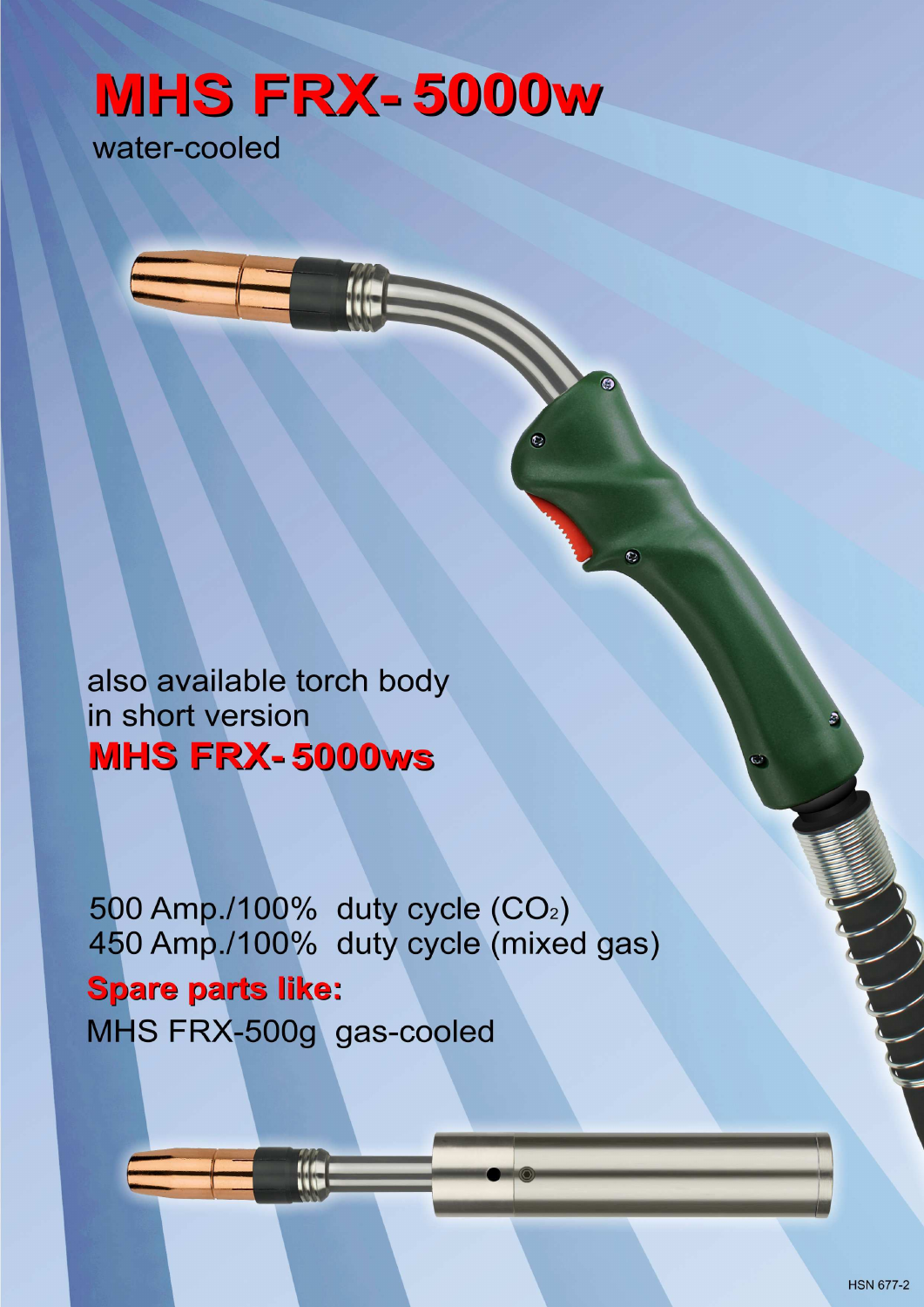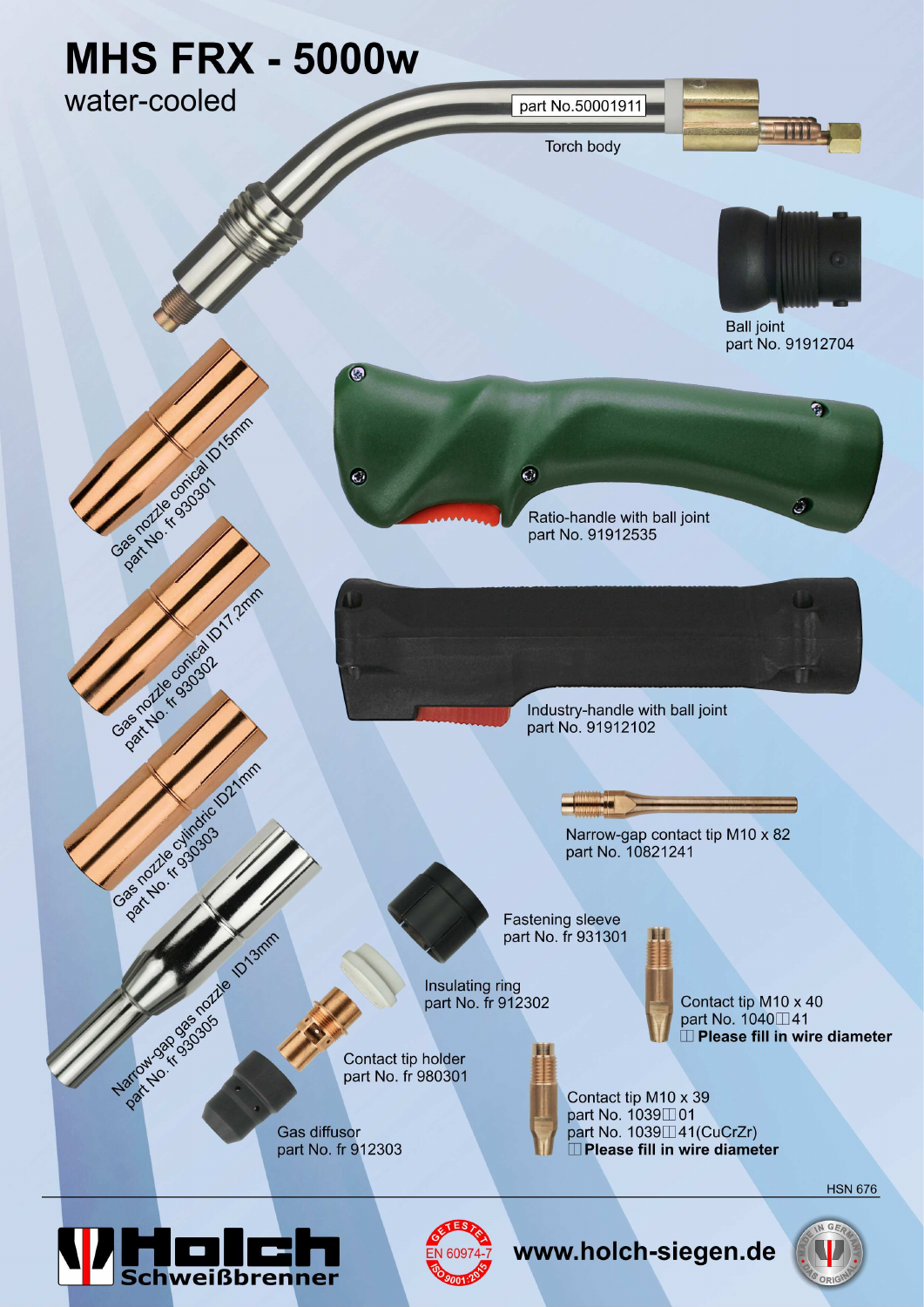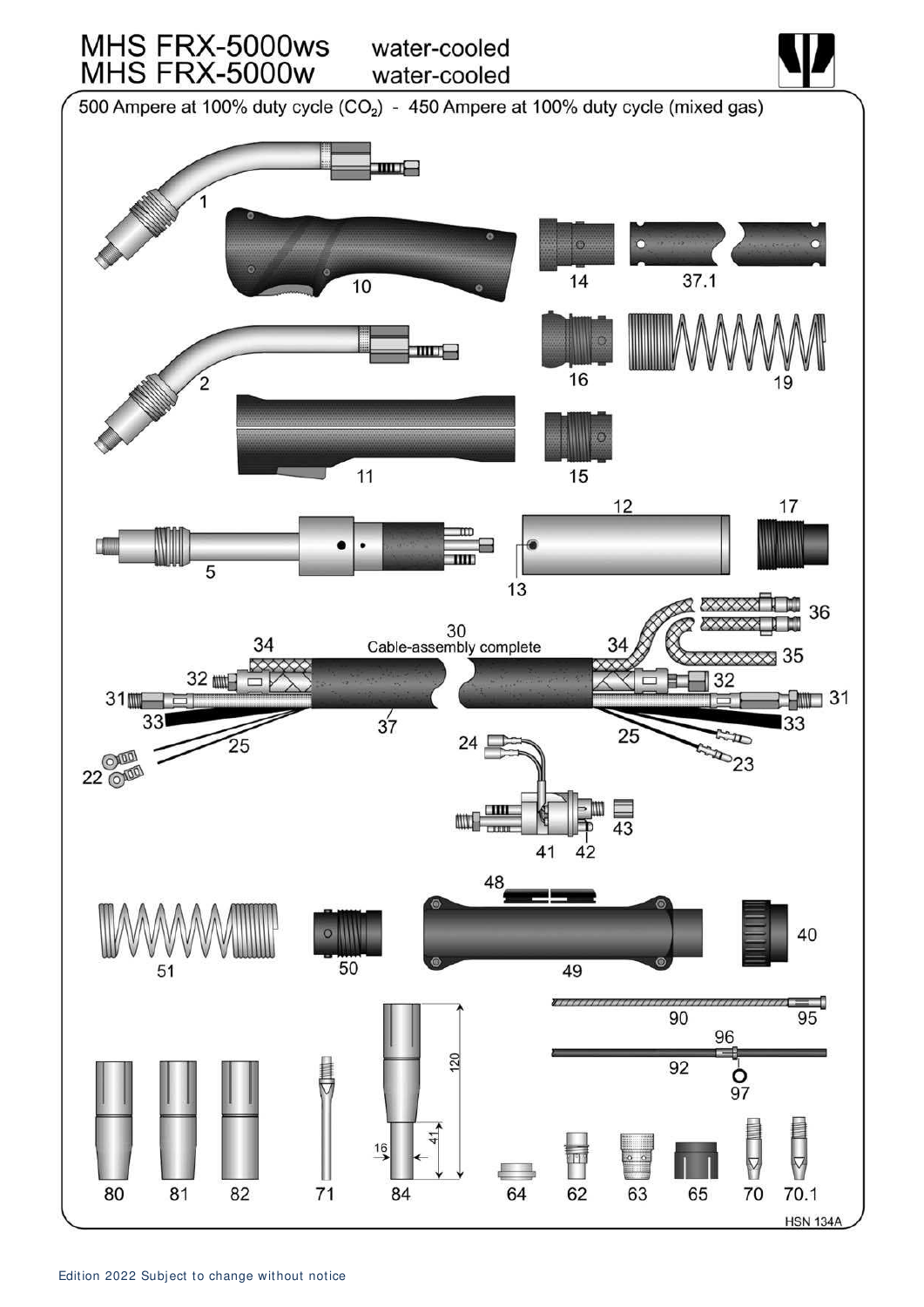**W elding- torch MI G- MAG w ater- cooled**

**5 0 0 A at 1 0 0 % duty cycle ( CO2 ) - 4 5 0 A at 1 0 0 % duty cycle ( m ixed gas)**

**Art.- No.**

|              |          | Spare parts as torch MHS FRX-500g gas-cooled                                                                                                                                                                                                   |
|--------------|----------|------------------------------------------------------------------------------------------------------------------------------------------------------------------------------------------------------------------------------------------------|
|              | 50002311 | Torch MHS FRX-5000ws / 3m EURO central adapter (Torch body short)                                                                                                                                                                              |
|              | 50002411 | Torch MHS FRX-5000ws / 4m EURO central adapter (Torch body short)                                                                                                                                                                              |
|              | 50002511 | Torch MHS FRX-5000ws / 5m EURO central adapter (Torch body short)                                                                                                                                                                              |
|              | 50052311 | AUTomatic-torch MHS FRX-5000ws / 3m EURO central adapter (Torch body short)                                                                                                                                                                    |
|              |          |                                                                                                                                                                                                                                                |
|              | 50001311 | Torch MHS FRX-5000w / 3m EURO central adapter                                                                                                                                                                                                  |
|              | 50001411 | Torch MHS FRX-5000w / 4m EURO central adapter                                                                                                                                                                                                  |
|              | 50001511 | Torch MHS FRX-5000w / 5m EURO central adapter                                                                                                                                                                                                  |
|              | 50051311 | AUTomatic-torch MHS FRX-5000w / 3m EURO central adapter                                                                                                                                                                                        |
|              |          | For torches without EURO central-adaptor the following prices apply.<br>Please note that for some special machine side connections surcharges may arise,<br>which you will find in the appendix "A" custom made products.                      |
|              | 50002301 | Torch MHS FRX-5000ws / 3m (Torch body short)                                                                                                                                                                                                   |
|              | 50002401 | Torch MHS FRX-5000ws / 4m (Torch body short)                                                                                                                                                                                                   |
|              | 50002501 | Torch MHS FRX-5000ws / 5m (Torch body short)                                                                                                                                                                                                   |
|              | 50052301 | AUTomatic-torch MHS FRX-5000ws / 3m (Torch body short)                                                                                                                                                                                         |
|              | 50001301 | Torch MHS FRX-5000w / 3m                                                                                                                                                                                                                       |
|              | 50001401 | Torch MHS FRX-5000w / 4m                                                                                                                                                                                                                       |
|              | 50001501 | Torch MHS FRX-5000w / 5m                                                                                                                                                                                                                       |
|              | 50051301 | AUTomatic-torch MHS FRX-5000w / 3m                                                                                                                                                                                                             |
|              |          | Special lengths for hand- and AUTomatic-torches<br>please notice appendix "B".                                                                                                                                                                 |
|              |          |                                                                                                                                                                                                                                                |
|              |          | Torches with flexible and highly heat resistant cable assemblies available for small<br>surcharges! Please see appendix "B"                                                                                                                    |
|              | pg000001 | Surcharge: Pistol-shape-handle / stabilizer                                                                                                                                                                                                    |
| N.i.         | 91912453 | Heat protection shield for pistol handle, screws included                                                                                                                                                                                      |
|              | 29004602 | Surcharge: Torch body with custom bending                                                                                                                                                                                                      |
|              |          |                                                                                                                                                                                                                                                |
|              | 91900102 | Adapter EURO central adapter fits power source with Dinse central adapter                                                                                                                                                                      |
|              |          | All torch bodies and AUTomatic torch bodies with teflon insulation, nickel coated brazen outer<br>tube with cooling ribs, max. cooling water conduits, very massive power conduit, complete with<br>contact tip holder M8 and fixation sleeve. |
| $\mathbf{1}$ | 50002911 | Torch body MHS FRX-5000ws (short)                                                                                                                                                                                                              |
| 2            | 50001911 | Torch body MHS FRX-5000w                                                                                                                                                                                                                       |
| N.i.         | 30405001 | Surcharge: with brazen inner tube ID3-AD4mm for aluminium wire                                                                                                                                                                                 |
| N.i.         | 50052911 | AUTomatic-torch body MHS FRX-5000ws (short)                                                                                                                                                                                                    |
| 5            | 50051911 | AUTomatic-torch body MHS FRX-5000w                                                                                                                                                                                                             |
|              |          | Handles complete with switch and screws<br>Ball joints or sockets are also included                                                                                                                                                            |
| 10           | 91912535 | Ratio-handle 18mm with ball joint                                                                                                                                                                                                              |
| 10           | 91912435 | Ratio-handle 18mm (*** without ball joint***)                                                                                                                                                                                                  |
| N.i.         | 91912438 | Ratio microswitch DC2                                                                                                                                                                                                                          |
| N.i.         | 91912439 | Push button red for Ratio handle also fits RAUCH handle                                                                                                                                                                                        |
| N.i.         | 91912441 | Spring fits button Ratio grip handle and RAUCH grip handle                                                                                                                                                                                     |

Edition 2022 Subject to change without notice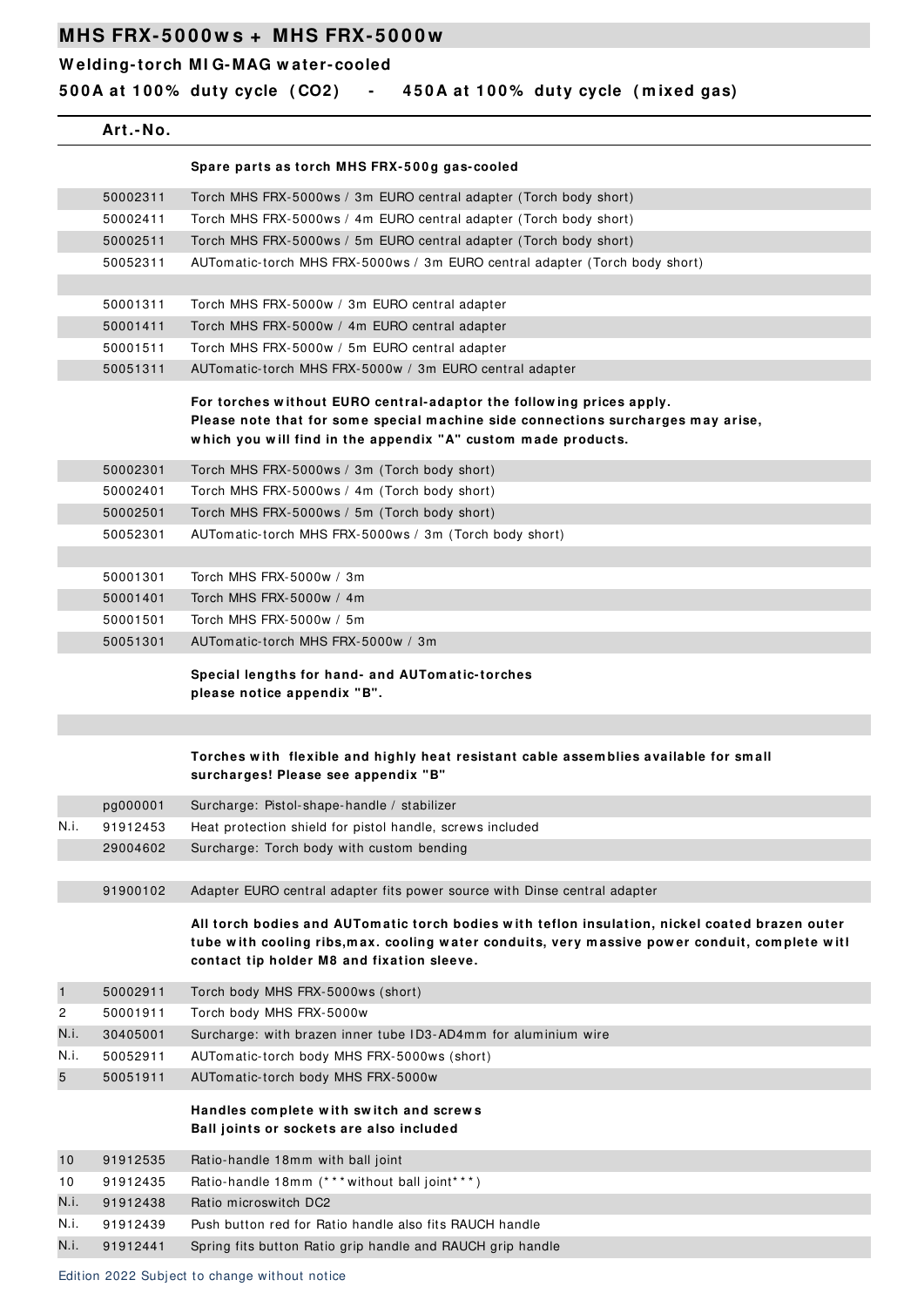**W elding- torch MI G- MAG w ater- cooled**

**5 0 0 A at 1 0 0 % duty cycle ( CO2 ) - 4 5 0 A at 1 0 0 % duty cycle ( m ixed gas)**

|      | Art.-No. |                                                                                                                                      |
|------|----------|--------------------------------------------------------------------------------------------------------------------------------------|
| 11   | 91912102 | Industry-handle 18mm with ball joint                                                                                                 |
| 11   | 91912331 | Industry-handle 18mm (*** without ball joint***)                                                                                     |
| N.i. | 91920411 | Switch-set fits industry-handle for 16/18/20mm (11 parts)                                                                            |
| N.i. | 91920702 | Screw M3x11,5mm fits Ratio/Industry/RAUCH handle and cable support                                                                   |
| N.i. | 91920703 | M3 mounting socket fits Ratio/Industry/RAUCH handle and cable support                                                                |
|      |          |                                                                                                                                      |
| 12   | 91912921 | AUT handle tube, brass-cladded AD38mm for AUT-torch standard                                                                         |
| 13   | 91912911 | Holding screw M4x6mm fits AUT handle tube                                                                                            |
| 14   | 50191251 | Rubber cable-support RETRO                                                                                                           |
| 15   | 91912701 | Spring socket pistol side fits handle without ball joint                                                                             |
| 16   | 91912704 | Spring socket pistol side fits handle with ball joint                                                                                |
| 17   | 91912711 | AUT spring socket                                                                                                                    |
| 19   | 91912501 | Cable support spring pistol-side fits water-cooled torches                                                                           |
| N.i. | 91912511 | AUT cable support spring (long design)                                                                                               |
| N.i. | 91912521 | AUT suspension spring                                                                                                                |
| N.i. | 91912531 | AUT carabiner                                                                                                                        |
| N.i. | 10089001 | Single stroke button (rubber)                                                                                                        |
|      |          |                                                                                                                                      |
| 22   | 91902811 | Cable-plug fits industry-handle                                                                                                      |
| 23   | 91902901 | Male connector cable-plug for machine side EURO central adapter                                                                      |
| 24   | 91903001 | Female connector cable-plug fits machine side EURO central adapter                                                                   |
| 25   | 91902502 | Meter control line flat, 4x0,5mm <sup>2</sup> (available on reels 200m)                                                              |
|      |          | Spare cable-assemblies complete with cable support spring and fittings.<br>Fits handles with or without ball joint - please specify! |
| 30   | 09200312 | Spare cable assembly 3m / without EURO central adapter                                                                               |
| 30   | 09200412 | Spare cable assembly 4m / without EURO central adapter                                                                               |
| 30   | 09200512 | Spare cable assembly 5m / without EURO central adapter                                                                               |
|      |          | Supply lines and thermo-hoses, superflexible and highly heat resistant<br>please see appendix "C" and "D"                            |
| 31   | 0950a311 | Wire conduit flexible MHS / 3m EURO central adapter (flexible)                                                                       |
| 31   | 0950a411 | Wire conduit flexible MHS / 4m EURO central adapter (flexible)                                                                       |
| 31   | 0950a511 | Wire conduit flexible MHS / 5m EURO central adapter (flexible)                                                                       |
|      |          |                                                                                                                                      |
| 32   | 09400311 | ST 80 PVC-NIT power/water cable MHS / 3m EURO central adapter                                                                        |
| 32   | 09400411 | ST 80 PVC-NIT power/water cable MHS / 4m EURO central adapter                                                                        |
| 32   | 09400511 | ST 80 PVC-NIT power/water cable MHS / 5m EURO central adapter                                                                        |
|      |          | Supply lines for AUTomatic torches.                                                                                                  |
| 31   | 0950d311 | AUT wire conduit MHS / 3m EURO central adapter white (hard)                                                                          |
| 32   | 09400313 | HT 110 rubber fabric hose power/water cable MHS / 3m EURO central adapter                                                            |
|      |          | Reel goods:<br>Prices are per meter and only applicable if a complete reel is purchased.                                             |
| 33   | 41500001 | Meter ST 70 PVC hose ID4,0-W1,5mm black for gas (100m)                                                                               |
| 34   | 50170001 | Meter ST 80 PVC-NIT fabric hose ID5,0-W1,7mm blue for water (100m)                                                                   |
| 35   | 50171001 | Meter ST 80 PVC-NIT fabric hose ID5,0-W1,7mm red for water (100m)                                                                    |
|      |          |                                                                                                                                      |
| 36   | 91901001 | Cooling liquid plug nipples EURO                                                                                                     |
| N.i. | 91901008 | Closing cap blue fits cooling liquid plug nipples EURO                                                                               |
| N.i. | 91901009 | Closing cap red fits cooling liquid plug nipples EURO                                                                                |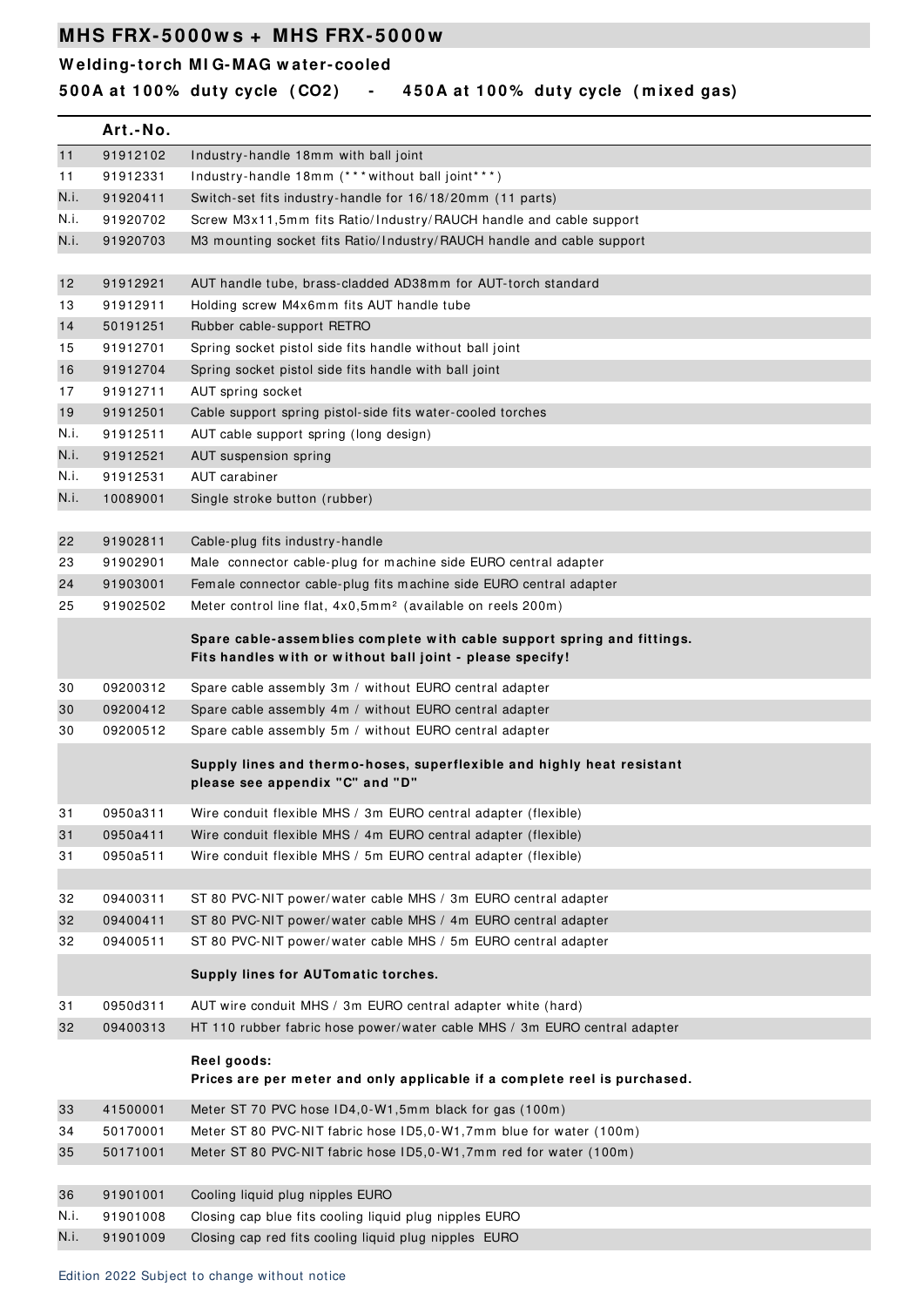### **W elding- torch MI G- MAG w ater- cooled**

**5 0 0 A at 1 0 0 % duty cycle ( CO2 ) - 4 5 0 A at 1 0 0 % duty cycle ( m ixed gas)**

|      | Art.-No. |                                                                                         |
|------|----------|-----------------------------------------------------------------------------------------|
|      |          |                                                                                         |
| 37   | 25151001 | Meter rubberized fabric protective hose ID25-W1,5mm (40m)                               |
| 37.1 | 25151311 | Rubberized fabric protective hose ID25-W1,5mm perforated fits 3m / EURO central adapter |
| 37.1 | 25151411 | Rubberized fabric protective hose ID25-W1,5mm perforated fits 4m / EURO central adapter |
| 37.1 | 25151511 | Rubberized fabric protective hose ID25-W1,5mm perforated fits 5m / EURO central adapter |
| 40   | 91900701 | Terminal nut insulated fits EURO central adapter                                        |
| 41   | 91900201 | Central adapter fixed contact-pins EURO central adapter                                 |
| 41   | 91900206 | Central adapter spring contact-pins EURO central adapter                                |
| 42   | 91900801 | O-ring ID4-W1mm fits gas-nipple EURO central adapter                                    |
| 43   | 91900901 | Swivel nut IT-M10x1 (rounded edges) fits EURO central adapter                           |
|      |          |                                                                                         |
| 48   | 91901011 | Rubber-hose-fence fits cable support                                                    |
| 49   | 91900561 | Cable support machine side (srews included) fits EURO central adapter                   |
| N.i. | 91920702 | Screw M3x11,5mm fits Ratio/Industry/RAUCH handle and cable support                      |
| N.i. | 91920703 | M3 mounting socket fits Ratio/Industry/RAUCH handle and cable support                   |
| N.i. | 91900601 | Attachment screw M4x6mm fits cable support EURO central adapter                         |
| 50   | 91912801 | Spring-socket fits cable support                                                        |
| 51   | 91912601 | Cable support spring                                                                    |
| 62   | fr980301 | Contact tip holder CuCrZr                                                               |
| 63   | fr912303 | Gas diffusor                                                                            |
| 64   | fr912302 | Insulating ring MHS FRX-500g and MHS FRX-5000w                                          |
| 65   | fr931301 | Fixation sleeve MHS FRX-500g and MHS FRX-5000w                                          |
| 70   | 10391201 | Contact tip M10-L39mm 1,2                                                               |
| 70   | 10391401 | Contact tip M10-L39mm 1,4                                                               |
| 70   | 10391601 | Contact tip M10-L39mm 1,6                                                               |
|      |          |                                                                                         |
| 70   | 10391441 | Contact tip M10-L39mm 1,4 CuCrZr                                                        |
|      |          |                                                                                         |
| 70.1 | 10401241 | Contact tip M10-L40mm 1,2 CuCrZr                                                        |
| 70.1 | 10401441 | Contact tip M10-L40mm 1,4 CuCrZr                                                        |
| 70.1 | 10401641 | Contact tip M10-L40mm 1,6 CuCrZr                                                        |
| 70.1 | 10402041 | Contact tip M10-L40mm 2,0 CuCrZr                                                        |
|      |          |                                                                                         |
| 71   | 10821241 | Narrow-gap contact tip M10-L82mm 1.2 CuCrZr                                             |
|      |          |                                                                                         |
| 80   | fr930301 | Gas nozzle conical-ID15mm                                                               |
| 81   | fr930302 | Gas nozzle conical-ID17,2mm                                                             |
| 82   | fr930303 | Gas nozzle cylindric-ID21mm                                                             |
| 84   | fr930305 | Narrow-gap gas nozzle AD16-ID13-L41mm                                                   |
|      |          | Spirals and liners also available in other sizes on inquiry!                            |
| 90   | 20450311 | Guide spiral-liner ID2,0-AD4,5 fits 3m / EURO central adapter                           |
| 90   | 20450411 | Guide spiral-liner ID2,0-AD4,5 fits 4m / EURO central adapter                           |
| 90   | 20450511 | Guide spiral-liner ID2,0-AD4,5 fits 5m / EURO central adapter                           |
|      |          |                                                                                         |
| 90   | 25450311 | Guide spiral-liner ID2,5-AD4,5 fits 3m / EURO central adapter                           |
| 90   | 25450411 | Guide spiral-liner ID2,5-AD4,5 fits 4m / EURO central adapter                           |
| 90   | 25450511 | Guide spiral-liner ID2,5-AD4,5 fits 5m / EURO central adapter                           |